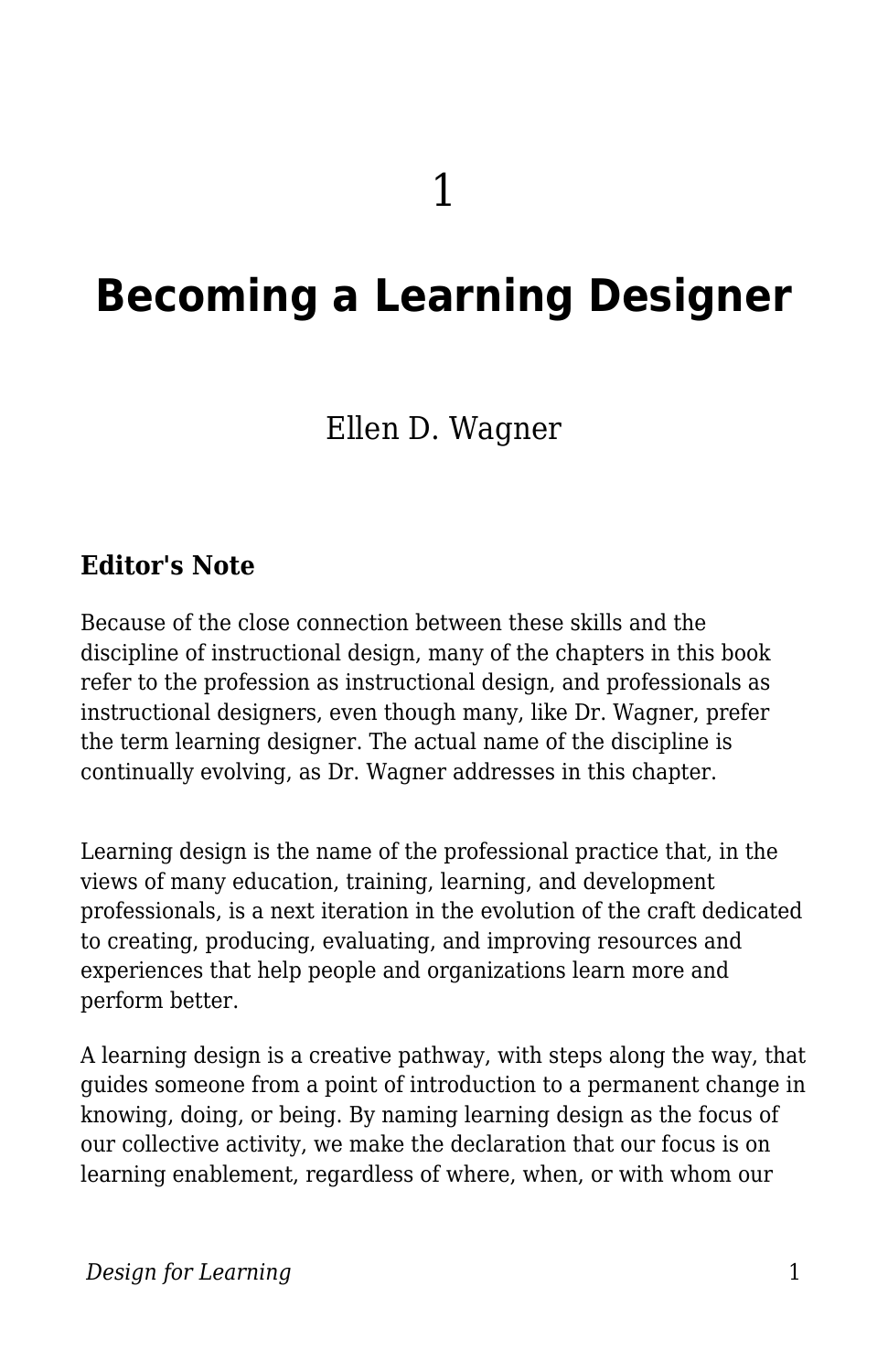design efforts will be taking place. Designs may revolve around the creation of a course, programming an application, or producing a webcast. Resources being designed as catalysts to induce learning may be as small as an element in a presentation or as big as an immersive environment.

Learning design consists of an amalgamation of several contemporary design traditions actively used within current teaching, learning, training, and development professions. As learning designers, we have profound opportunities to develop conditions, strategies, resources, tools, and platforms that will keep learners engaged and inspired. We can help people make new connections and meanings, spark new interests, and develop new abilities so that new learning will occur.

In order to understand what learning design is, it is helpful to understand its precedents and how they are related to each other. In this chapter, I will first describe several of the most notable precedents. From there, we will consider some of the current professional expectations for learning designers in the contemporary learning and development marketplace. I will then reflect upon some of the big variables shaping "Learning Designer Identity."

## **Instructional Design**

Perhaps the most familiar of learning design's earlier traditions is *instructional design*. Instructional design (ID) is a foundational part of the profession dedicated to systematically improving the learning and performance outcomes of individuals completing a deliberate course of study. Originally, instructional design described a practice of creating lessons and courses. In this context, design is describing an activity or set of activities that result in a documented set of specifications for creating a lesson or a course. Follwing are the steps designers take when designing lessons or courses: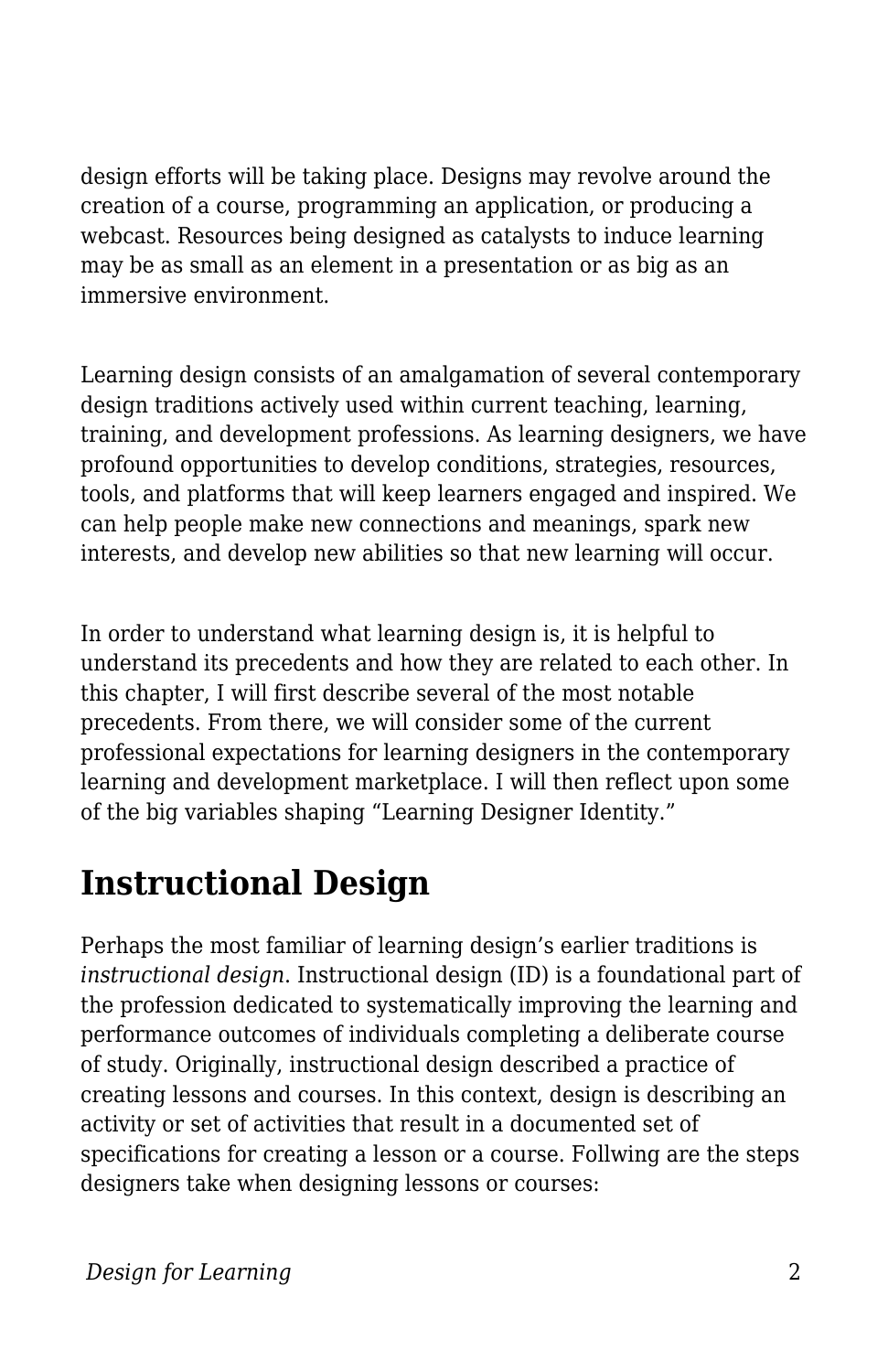- 1. Assessing Content for the Course: What needs to be covered?
- 2. Assessing the Learners: Who is taking this course? What will they need to know and do? How will you know if they have accomplished those things?
- 3. Creating a Design Document: What needs to happen for this course to become real?
- 4. Asking What Needs to Be Developed: Who is going to produce it? How much will it cost?
- 5. Implementing the Design: What is needed for the lessons to be offered, for the students to respond, and for the course to be completed?
- 6. Evaluating the Design: Did the lessons work? How do you know? How could it be better?

At the end of this process, the designer would end up with a design document. This serves as a specification to guide the construction of a course. Design documents are a great way to review how you solved your design challenges—what worked and what didn't work. They are important instruments for formative review and essential for summative review. A design document also forms the basis for a professional portfolio that will serve as evidence of your work over time. It is your record of how you communicated your plans for what needed to get done, both to yourself and to your stakeholders.

Over time, the term instructional design has also come to be used as an overarching term for any formal activity undertaken when designing and building learning resources or experiences, formal or informal. This causes some confusion when it comes to creating job titles for people working in the learning and development field in various capacities. Instructional design positions continue to represent a good percentage of today's jobs in the learning and development industry by virtue of the industry's emphasis upon the creation of digital courseware and digital virtual environments, especially after COVID-19 school and work closures in the spring of 2020. This is the case even for positions which may not actually be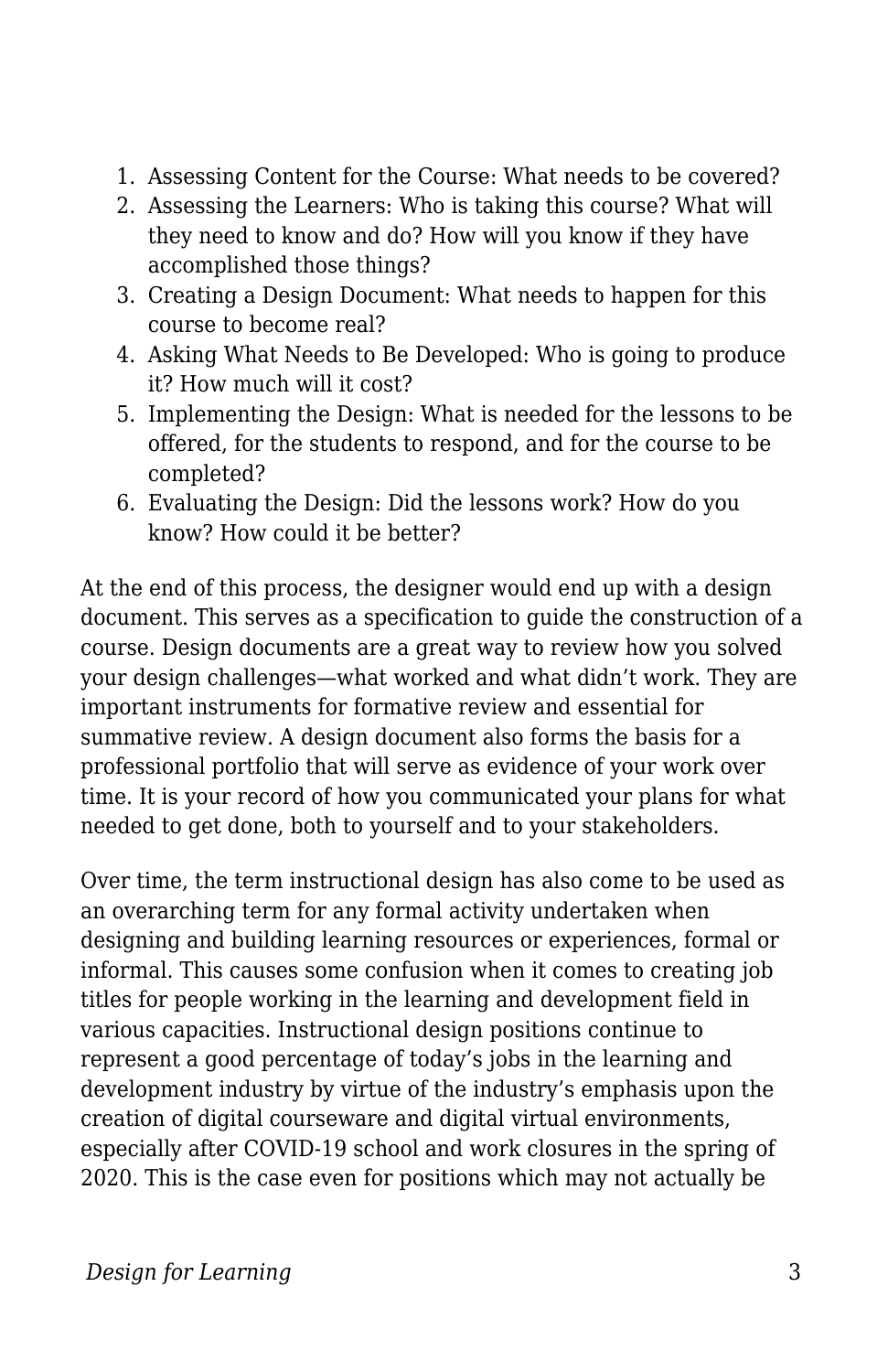engaged in designing or developing formal learning programs, lessons, or courseware.

### **Additional Resources**

For more information on the history of the instructional design approach, refer to the *[Foundations of Learning and Instructional](https://edtechbooks.org/lidtfoundations) [Design Technology](https://edtechbooks.org/lidtfoundations)* textbook available on EdTech Books, particularly the chapters on programmed instruction by [Molenda](https://edtechbooks.org/lidtfoundations/programmed_instruction) and instructional design models by [Dousay.](https://edtechbooks.org/lidtfoundations/instructional_design_models) Students might also appreciate perusing back issues of the *[Journal of Applied Instructional Design](https://edtechbooks.org/jaid_9_3/about_the_journal)*.

## **Instructional Systems Design**

Given that so many learning experiences transcend instruction and must address bigger contextual consideration, sometimes the activities associated with this practice are described more broadly as Instructional Systems Design (ISD), where a significant nod is given to the impact of the broad conditions under which course, content, and experience conceptualization, as well as prototyping and production will be taking place. ISD is based on a process model for managing the establishment of a system within which instruction is a component. ISD calls for the following:

- Assess the needs and support requirements of target audiences and determine needs for the content presentation.
- Design for interventions or create solutions to improve outcomes, including baselines and methods for instructional measurement.
- Create development specifications: How will this solution be constructed?
- Create implementation plans: How will we get the new system to work? How will we engage learners?
- Determine formative and summative evaluation plans: How will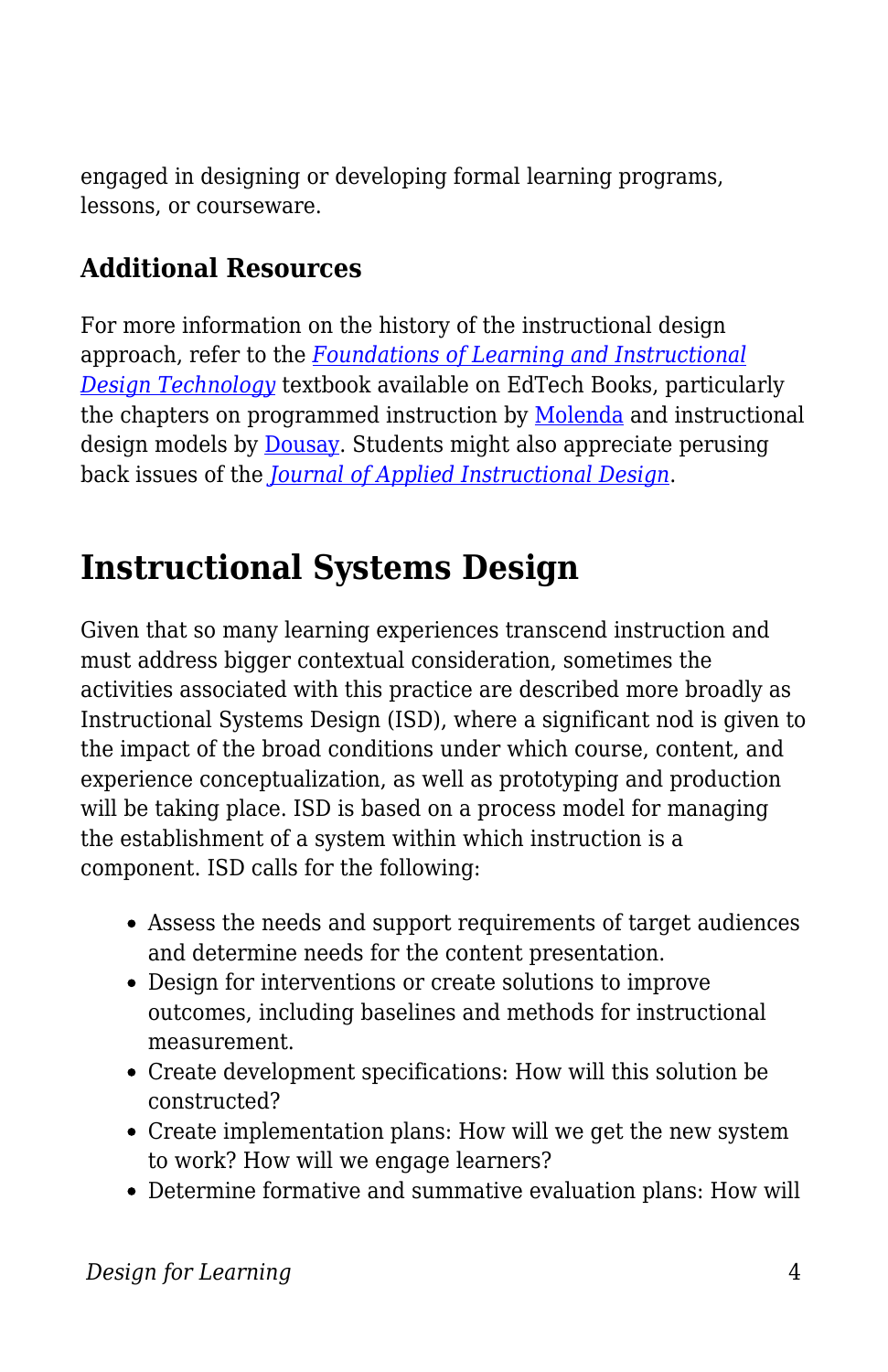we know if it is working? How will we make our revisions? How will we know if all our efforts have been worth it?

Depending upon the degree to which a program may feature multimedia or web technology systems as a part of their practice, one may still find practitioners of instructional technology—even though many using the moniker "IT" in 2020 are more actively engaged in the practices associated with information technology, the domain of enterprise computing, network management. In education and training, instructional technology is the place where one finds learning management systems, learning content management systems, knowledge management systems and, increasingly, platforms and programs that enable the tracking and analysis of resource use and user performance data.

# **User Experience Design**

Another major set of influences upon the learning design profession have come from the world of User Experience Design. Since the mid-1990s, web browsers brought the World Wide Web to life and as web technologies and service platforms such as content and learning management systems became a more active component in systems developed for sharing, delivering, and distributing content, courses, and experiences. From this evolution, User Experience (UX) Design emerged as a field that has explored and influenced design considerations for how a website, online product, or digital product user would experience a product.

Coined in the mid-1990s by Donald Norman during the time when he was vice president of advanced technology at Apple Computer, UX describes the relationship between a product and a human. Back then, Norman argued that technology must evolve to put user needs first—the opposite of how things were done at the time. It was not until 2005 that UX gained mainstream relevance as 42 million iPods were sold that year and the mass market experienced great design at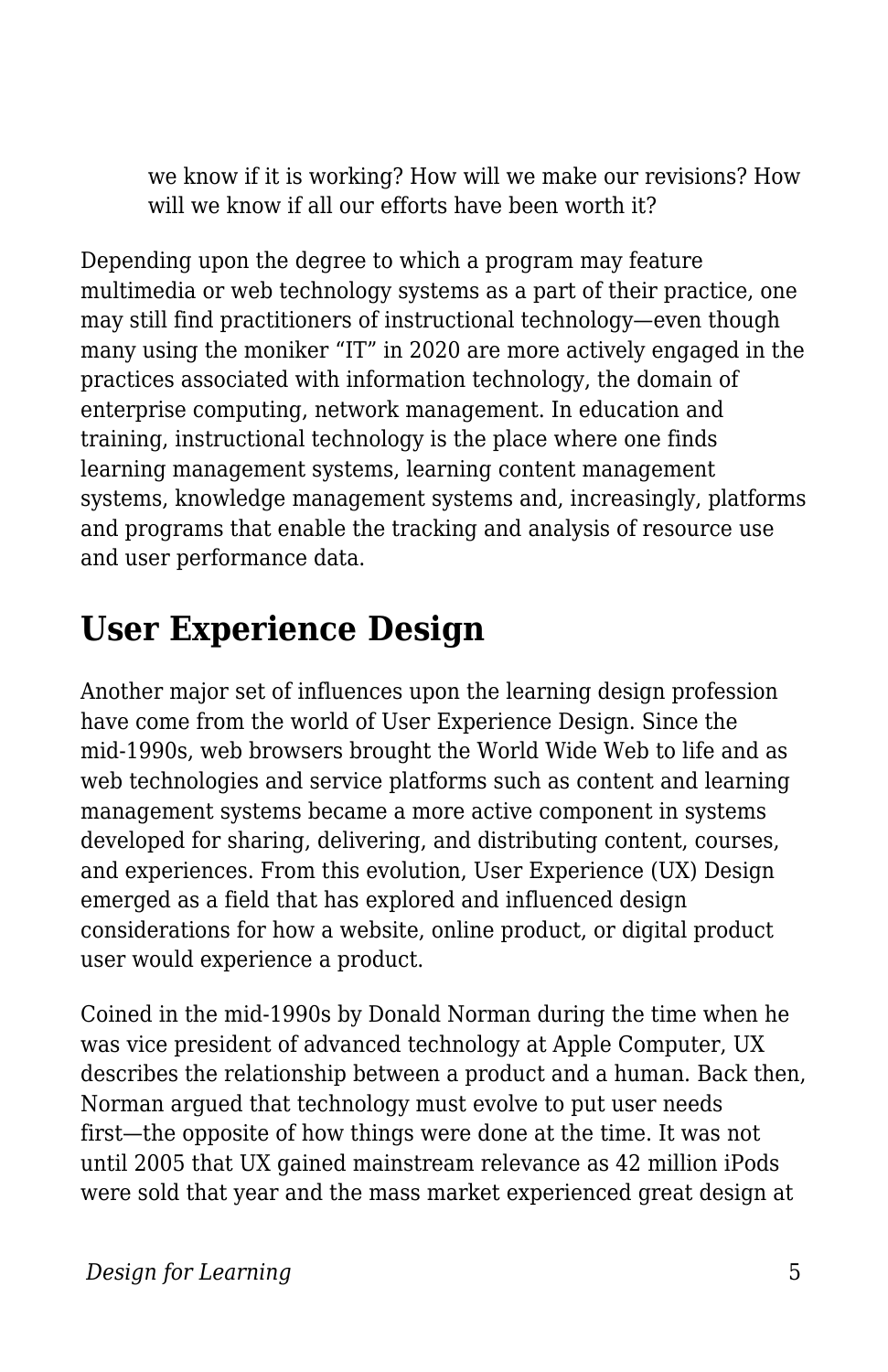scale. Not long after, job descriptions and expectations shifted from putting information online to tailoring the online experience to the needs of end users. The field of User Experience Design had been born (Kilgore, 2016).

## **Additional Resources**

For more information on UX design, see the chapter by **Earnshaw**, [Tawfik, and Schmidt \(2018\),](https://edtechbooks.org/lidtfoundations/user_experience_design) or their full open access book on the topic at [https://edtechbooks.org/ux.](https://edtechbooks.org/ux)

# **Design Thinking**

The need for better user experience with technology hardware and software was undeniable in the 1990s and 2000s as tech systems, platforms, and tools evolved from being tools for the technologically proficient to being tools that were intuitive enough for "regular folks." As the focus on considering user experiences shifted product design, a set of processes and design approaches known as "Design Thinking" grew popular.

The Interaction Design Foundation noted that Design Thinking emphasizes developing an understanding of the people for whom products or services are being designed (Dam & Siang, 2020). It helps develop a sense of empathy with the user. Design Thinking helps by continually questioning the problem, assumptions, and implications. Design Thinking is useful for tackling ill-defined or unknown problems, by reframing the problem in human-centric ways, developing many ideas in focus groups, and adopting a hands-on approach in prototyping and testing. Design Thinking also involves ongoing experimentation through sketching, prototyping, and testing new ideas.

All variants of Design Thinking embody similar principles which were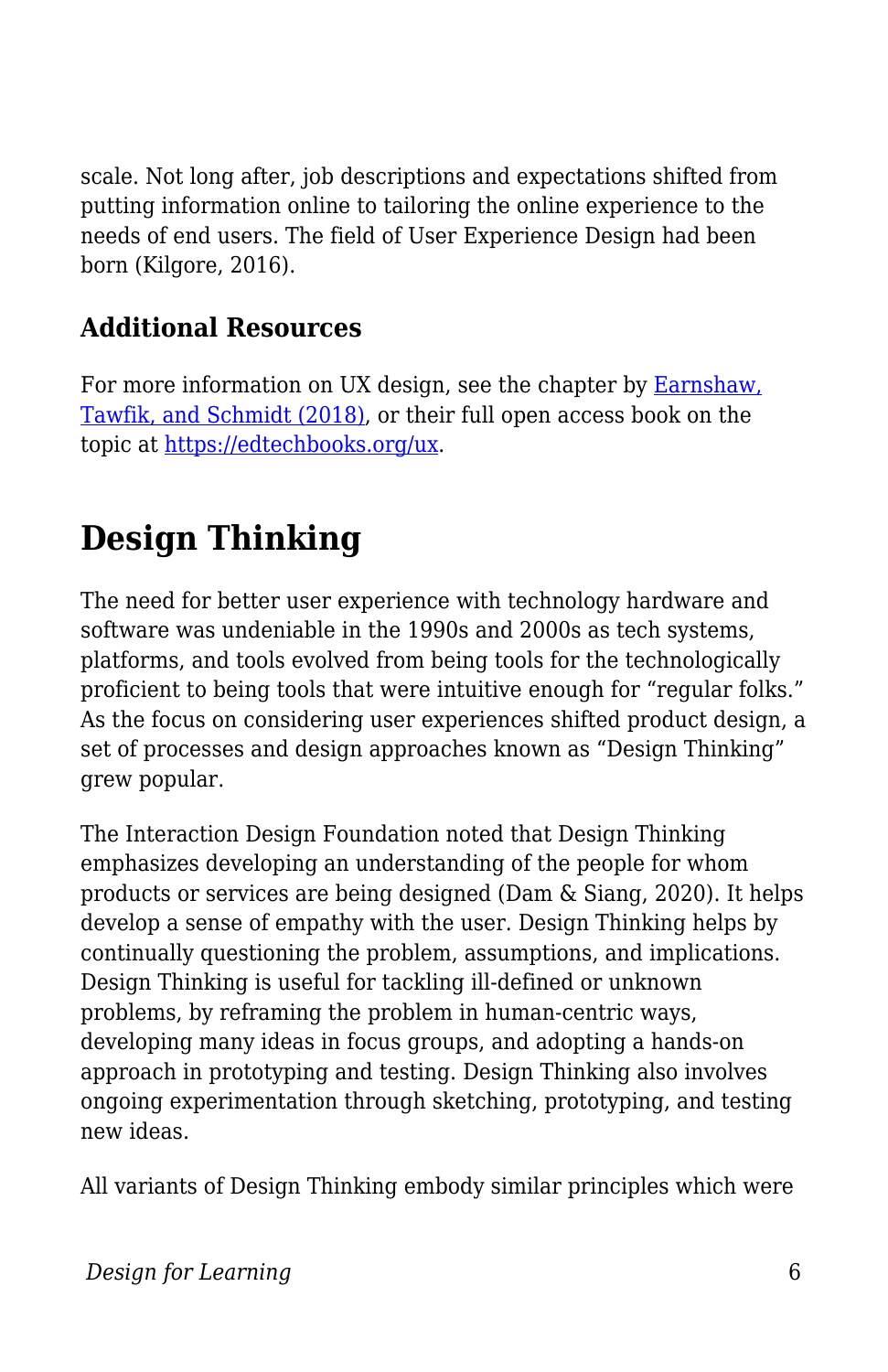first described by Nobel Prize laureate Herbert Simon in *The Sciences of the Artificial* (1969). The Hasso-Plattner Institute of Design at Stanford University, also known as the d.school, was at the forefront of applying and teaching Design Thinking.

The five-phased model developed by the d.school to explain Design Thinking included the following steps:

- empathize with users
- define users' needs and problems, along with your insights about those needs and problems
- ideate by challenging assumptions and creating ideas for innovative solutions
- prototype to start creating solutions
- test solutions

These five phases are not necessarily sequential. They do not have to follow any specific order and can occur in parallel and be iteratively repeated. They are offered as an overarching conceptual framework.

## **Additional Resources**

For more information on Design Thinking approaches, see the chapter by [Svihla](https://edtechbooks.org/id/design_thinking) in this book, along with a similar chapter on agile design approaches by [Cullen.](https://edtechbooks.org/id/agile_design_process)

Figure 1

The IDEO Design Thinking Model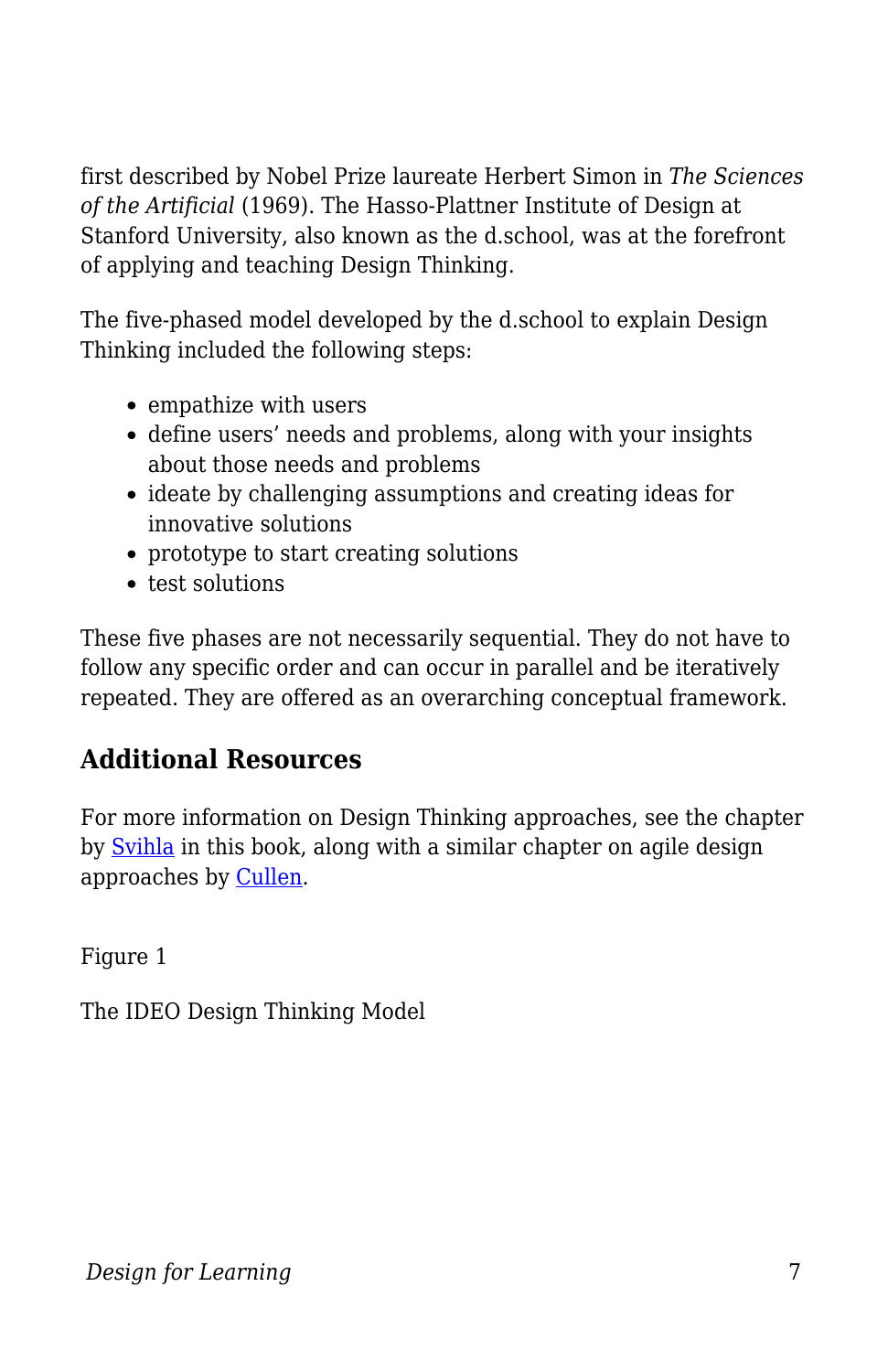

While Design Thinking does not address the requirement of designing for learning products, services, or experiences, per se, the recognition of the relationship between experiences that can engage and inspire, and conditions that must be present for learning were recognized in the early days of World Wide Web development.

# **Learning Experience Design: Unifying Design Traditions**

While many informal discussions around learning experience began happening in the mid-2000s $\frac{1}{2}$ , Niels Floor and his colleagues in the Netherlands began actively exploring Learning Experience Design (LXD). They met in 2012 to unify the principles of UX Design with learning principles and instructional design principles, even if some of those ID principles might not necessarily be used to create direct instruction (N. Floor, personal communication, February 20, 2019). Where UX designers' responsibilities would include designing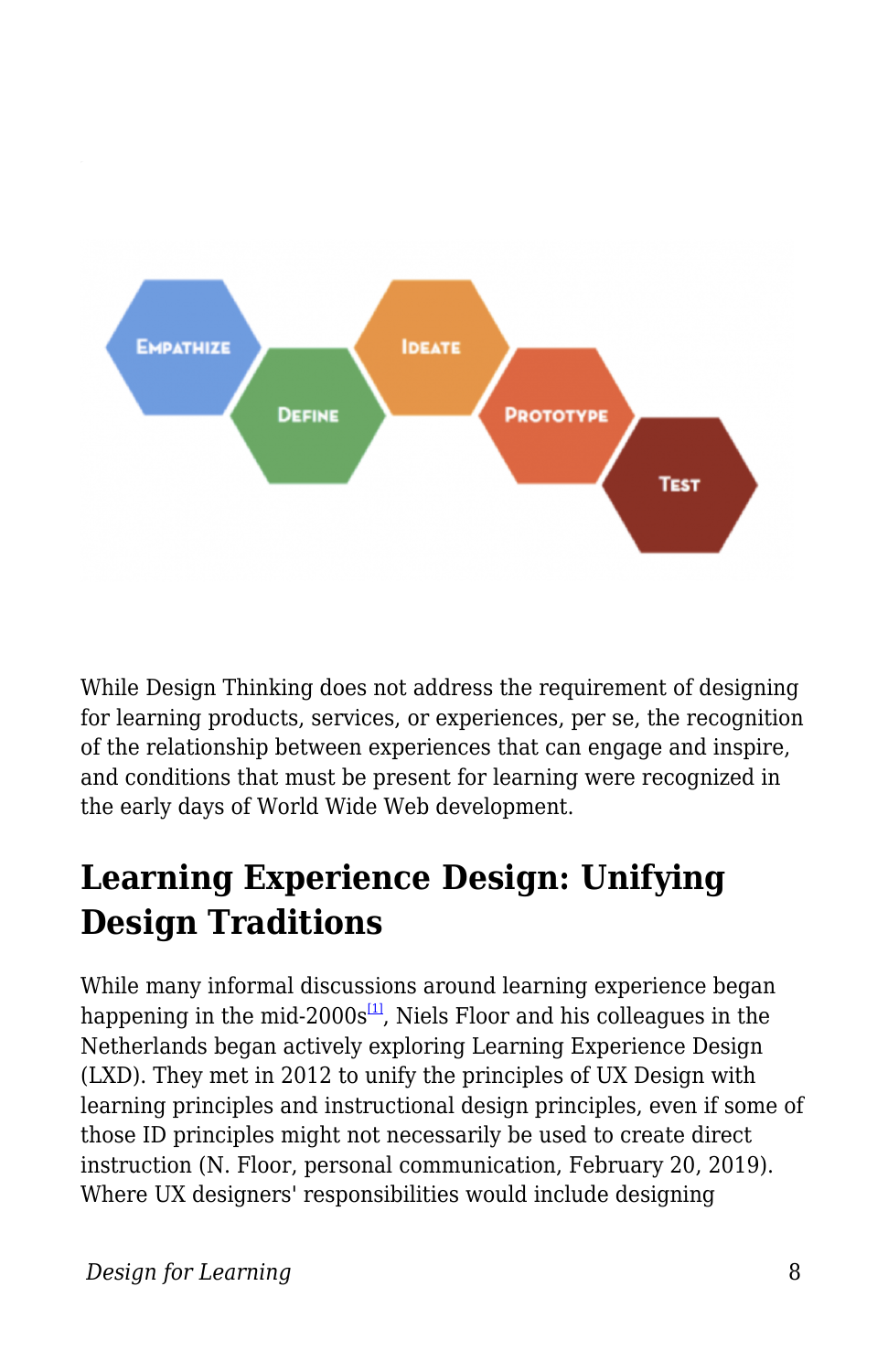prototypes and wireframes, graphic and visual design, constructing user journeys or flows, collaborating with subject matter experts, and carrying out qualitative usability tests (Rosala & Krause, 2019), learning experience designers would bring a focus on rich multimedia experiences, learning outcomes, and performance improvement metrics.

Kilgore (2016) noted that LX designers develop experiential, multilayered, complex, and contextual courses and lessons that do not necessarily end when a course closes. These experiences aim to provide learners with enhanced engagement, retention, affordance, and overall a more memorable learning experience. This requires advanced skills in planning, production, development, design, and a clearer understanding of modern learners and learning trends than what is required for more traditional instructional design undertakings. LXD appears to be less dependent upon both supporting the infrastructure of technological systems and upon formative and summative evaluation than more traditional ID and ISD practices have purported to be.

# **Learning Engineering**

In recent years, learning engineering has emerged as a practice with the potential to serve as a strong complement to learning design. Learning engineering focuses on using data analytics, computerhuman interaction, modeling, measurement, instrumentation, and continuous improvement to optimize learning and learning decisionmaking. It offers a renewed focus on formative evaluation and on experimentation in the learning workflow.

Learning engineering started to emerge as a new field of interest in the mid-2010s with the increased popularity of MOOCs, which served student populations in the hundreds of thousands in a single course. Suddenly, there were opportunities for conducting "big-data" research and analyses—the scope of which had only previously been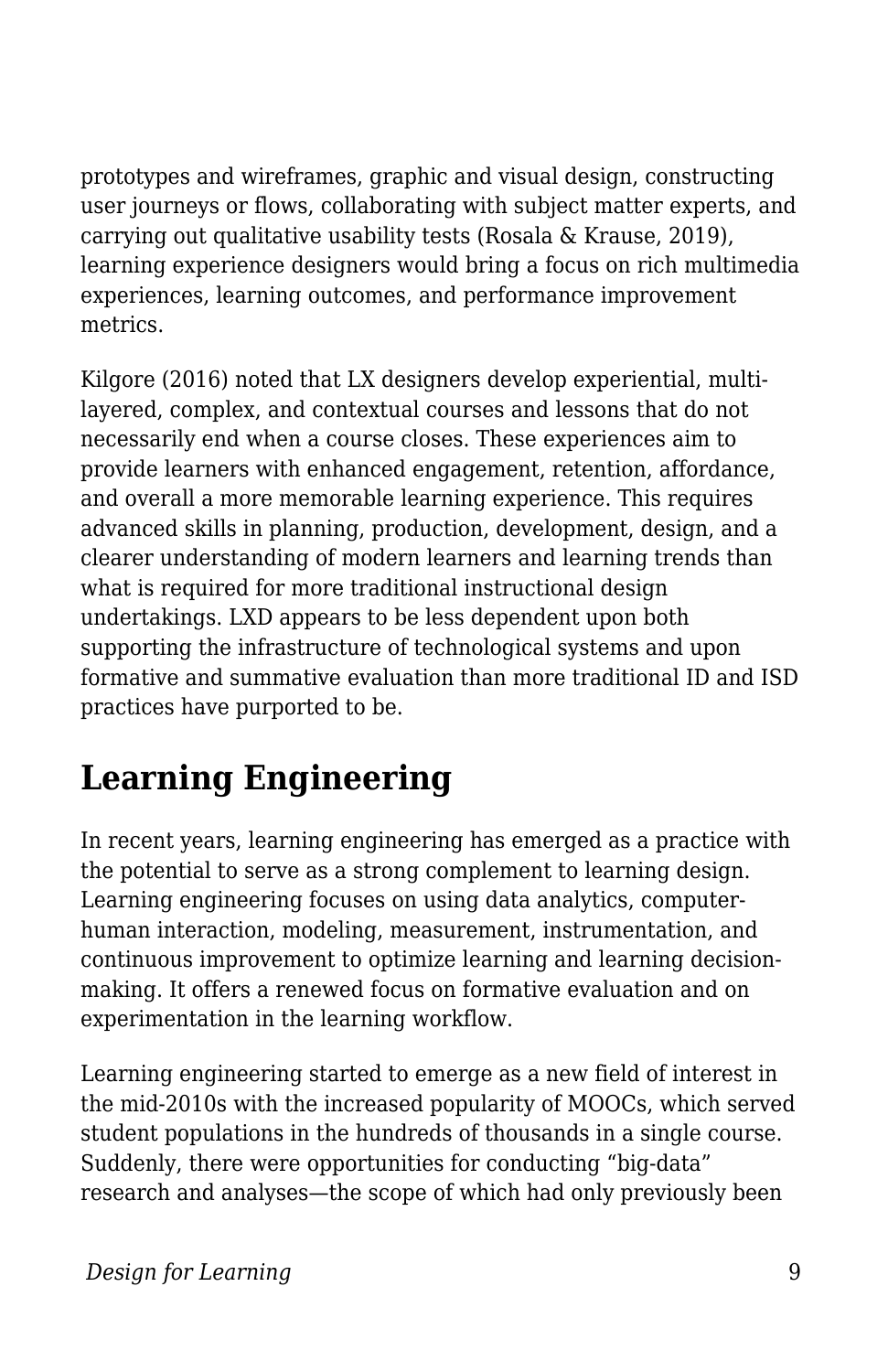available to commercial business analysis firms or to customers of online services. Furthermore, now "big data" were available to educational researchers, meaning that educational research was no longer confined to social science methods based on small sample sizes or random-controlled trial studies. Instead, machine learning, deep learning, data mining, and artificial intelligence could be applied to research on course-related behaviors, achievements, retention, persistence, and completion patterns. Initial contemporary interest in learning engineering began at institutions hosting MOOCs such as Harvard, MIT (EdX), and Stanford (Udacity, Coursera). Carnegie Mellon University had maintained an engineering-as-problem-solving tradition since the 1960s. Their Simon Institute openly licensed CMU's Open Learning Initiative products in 2019 for educators to bring continuous improvement to classroom instruction (Young, 2019). This was a nod to encouraging continuous improvement and classroom experimentation as an open education practice (OEP) associated with learning engineering and empirical education.

Learning engineering's first appearance can be traced back to 1966, and, as with Design Thinking, is attributed to Herbert Simon. At the time, Simon was a professor of Computer Science and Psychology in the Graduate School of Industrial Administration at what was then the Carnegie Institute of Technology. He was asked to give a speech (later published as an article) at the Presidents Institute at Princeton University. In this speech, "The Job of a College President," he took higher education to task for its approach to institutional management and operation: "Comparing colleges with other organizations, one sees that their most striking peculiarity is not their product, but the extent to which they are operated by amateurs. They are institutions run by amateurs to train professionals" (Simon, 1967). Among his suggested strategies for making colleges and universities more professional settings for teaching and learning, Simon believed there might be value in providing college presidents with a learning engineer—an expert professional in the design of learning environments.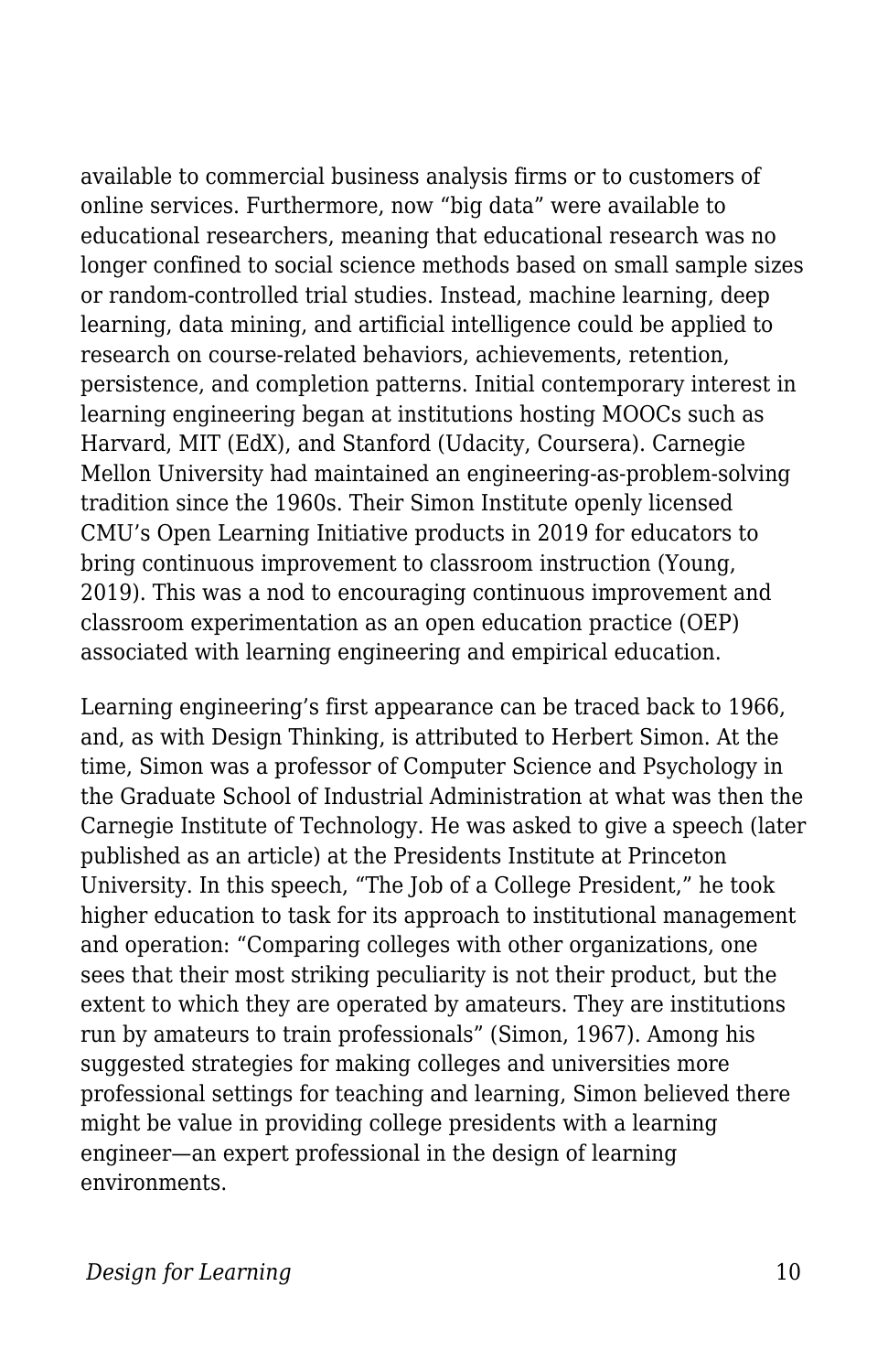As Simon envisioned this role, the learning engineer would be an institutional specialist with several responsibilities related to optimizing university productivity. Specifically, they would be responsible for working collaboratively with faculty to design learning experiences in particular disciplines. They would also be expected to work with administration to improve the design of the broader campus environment to facilitate student learning and faculty improvements. They would also be expected to introduce new disciplines such as cognitive psychology, along with learning machines and computer-assisted instruction (remember, this was 1966), to various disciplines on campus.

Simon and his colleagues instilled a tradition of linking research and measurement of results to the improvement of teaching and learning on his campus. Continuing in his tradition, a center was named for him at Carnegie Mellon to harness his vision for a cross-disciplinary learning engineering ecosystem.

With recent 2019 announcements from Carnegie Mellon University describing the Simon Institute's plans to open-source their huge collections of digital learning software, there has been much excitement that this will be a catalyst for encouraging interest in continuous formative improvement in direct instruction, learning, and performance support. There is hope that these efforts will have both direct impacts on learning engineering and indirect complementary impacts on learning design practices going forward.

# **Current Demand in Learning Design Still Calls for Instructional Designers**

The term learning designer is still not being used broadly in the learning technology industry. For the most part, job postings continue to seek instructional designers. Dr. Jane Bozarth, Director of Research for the Learning Guild, reported that "In what was no surprise at all, I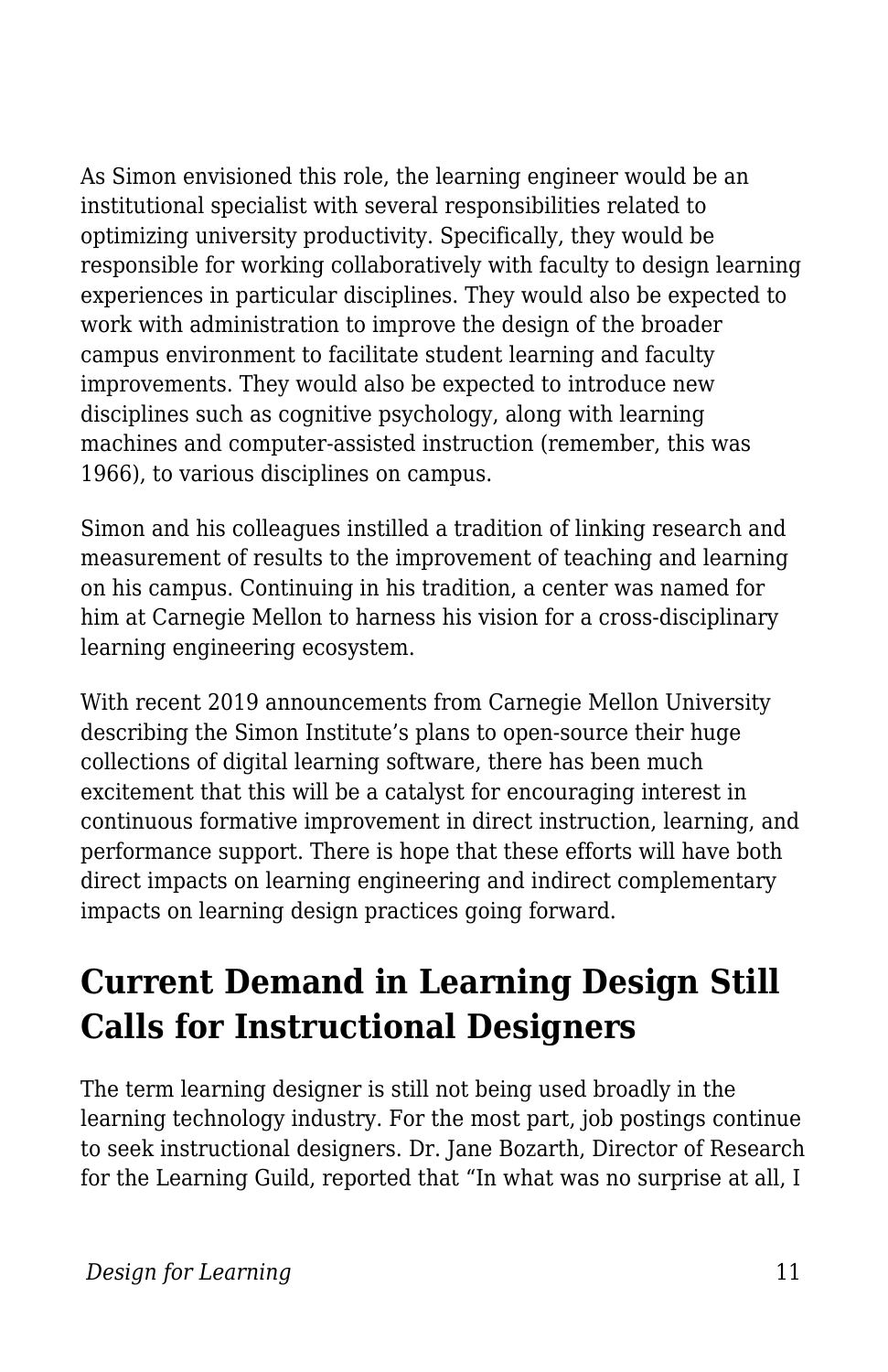found the term Instructional Designer encompassed an everexpanding, soup-to-nuts array of tasks. The title has become a catchall for anything related to creating, launching, delivering, or even facilitating instruction in any capacity, and at any level of complexity" (Bozarth, 2019).

In a 2019 report from the eLearning Guild, Bozarth noted that in 2014 when applying for ID jobs, instructional designers were expected to be able to do the following:

- Conduct needs analyses
- Conduct task assessments
- Write learning objectives
- Know the ADDIE process
- Understand supplier management
- Use desktop publishing
- Create graphic designs
- Use authoring tools
- Create with PowerPoint
- Produce and manage live & recorded webinars
- Support the training database
- Work with subject matter experts
- Create instructor-led training

The eLearning Guild's 2019 review shows even more skills lumped into the ID job skill category (Bozarth, 2019). In addition to the list above, postings for jobs focused primarily on instructional design included a desire for expertise in

- Video production and editing
- Audio production and editing
- Web design/HTML5
- Game design/badges
- Dashboard creation
- Digital products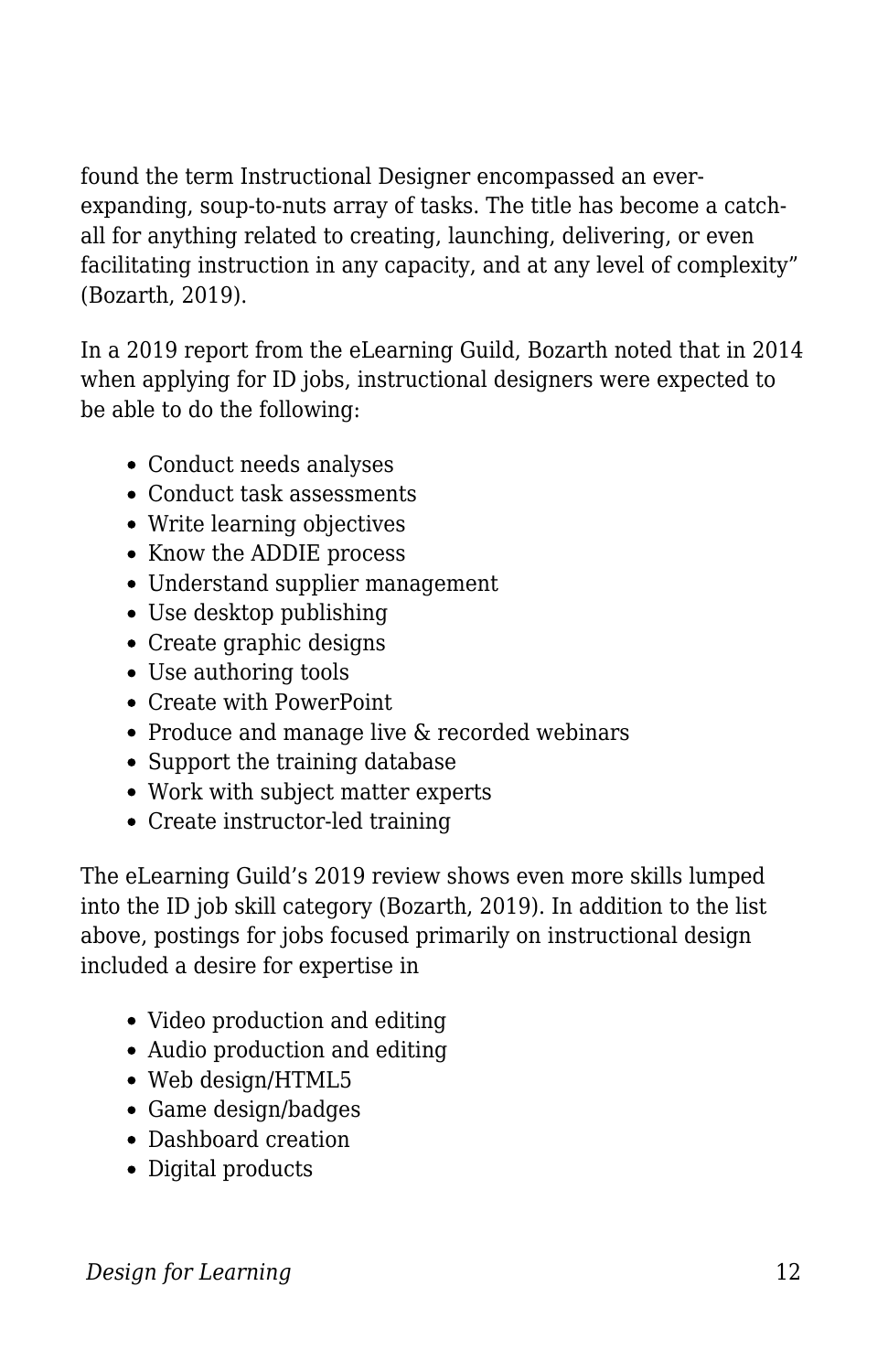- Mobile app design
- Social and collaboration tools
- Assorted learning platforms
- Data analysis
- Content curation
- Augmented, virtual, and mixed realities

On top of this was the overlap between titles. Designer and developer were often used interchangeably. This is supported by eLearning Guild membership data. Many of those employed as instructional designers say their work actually entails doing "a little of everything," while those with more task-specific job titles (like multimedia developer) say they spend a lot of their time engaged in instructional design.

Some large technology company HR departments continue to vacillate on whether to classify instructional design positions along with technical communication positions (a fine job classification if you want to be a technical communicator, less so if your design and interactive technology skills are about to be relegated elsewhere). Some IDs are expressing interest in learning engineering job titles, thinking that it may bring a stronger recognition of technical skills back to a job that has been held hostage by job descriptions that, in their worst iterations, have become catch-all positions for "all tech duties as assigned."

Apart from the job stress of trying to wear a dozen hats, Bozarth has noted that the role confusion about what it is that IDs should do or ought to be doing makes it very difficult to pin down essential competencies (Hogle, 2019), educational and other background requirements, and correlating salary. "Calling yourself a learning experience wizard on Twitter probably isn't helping," Bozarth confides, "but calling yourself an instructional technologist, and being able to explain what that means, might" (2019).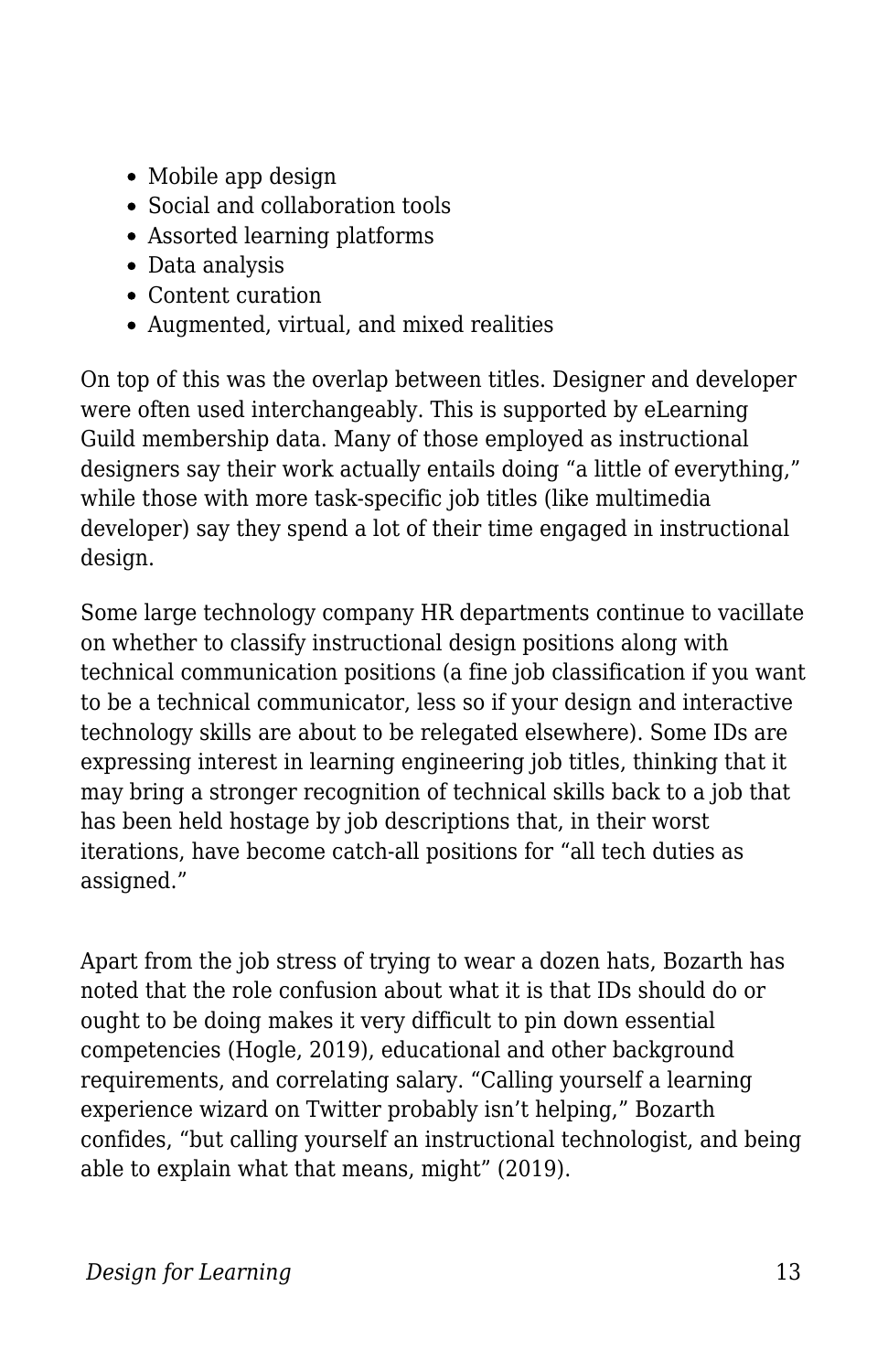# **Establishing a Learning Designer Identity**

What we should remember from Bozarth's breakdown of instructional design job skill expectations is that the position descriptions advertised on job sites such as LinkedIn and Glass Door are generally defined by hiring managers. Hiring managers are always interested in getting the most out of their hiring dollars. While we must certainly pay attention to what the job postings say a company is looking for, the learning design profession also has a responsibility to articulate what *we* expect from our colleagues. Let us consider learning design with our own professional identity in mind. If we establish our own vision of what we expect from our fellow practitioners of learning design, this will help set expectations for what we want from one another in our work together. The following is a suggested list of expectations for collections of knowledge that we would expect qualified learning designers to obtain.

- 1. Understanding of Human Learning. We should expect each other to be familiar with the major schools of thought that explain the phenomenon of human learning. Whether we gain our understanding through the study of learning sciences, or through studies of human cognition, human behavior, or some combination thereof, we need to have an appreciation for the myriad explanations for how people learn. Furthermore, we need to appreciate the degree to which learning is likely to manifest in the wide variety of conditions, both formal and informal, that can elicit learning responses. We will need to know about the steps, stages, and processes that constitute the various phases of learning. We need to understand how learning outcomes may change under different conditions, and how conditions change in different populations, at different ages, under different kinds of support structures.
- 2. Understanding of Design. We should have a basic understanding of what design is. Because design is a creative process, there are many different ways that a design process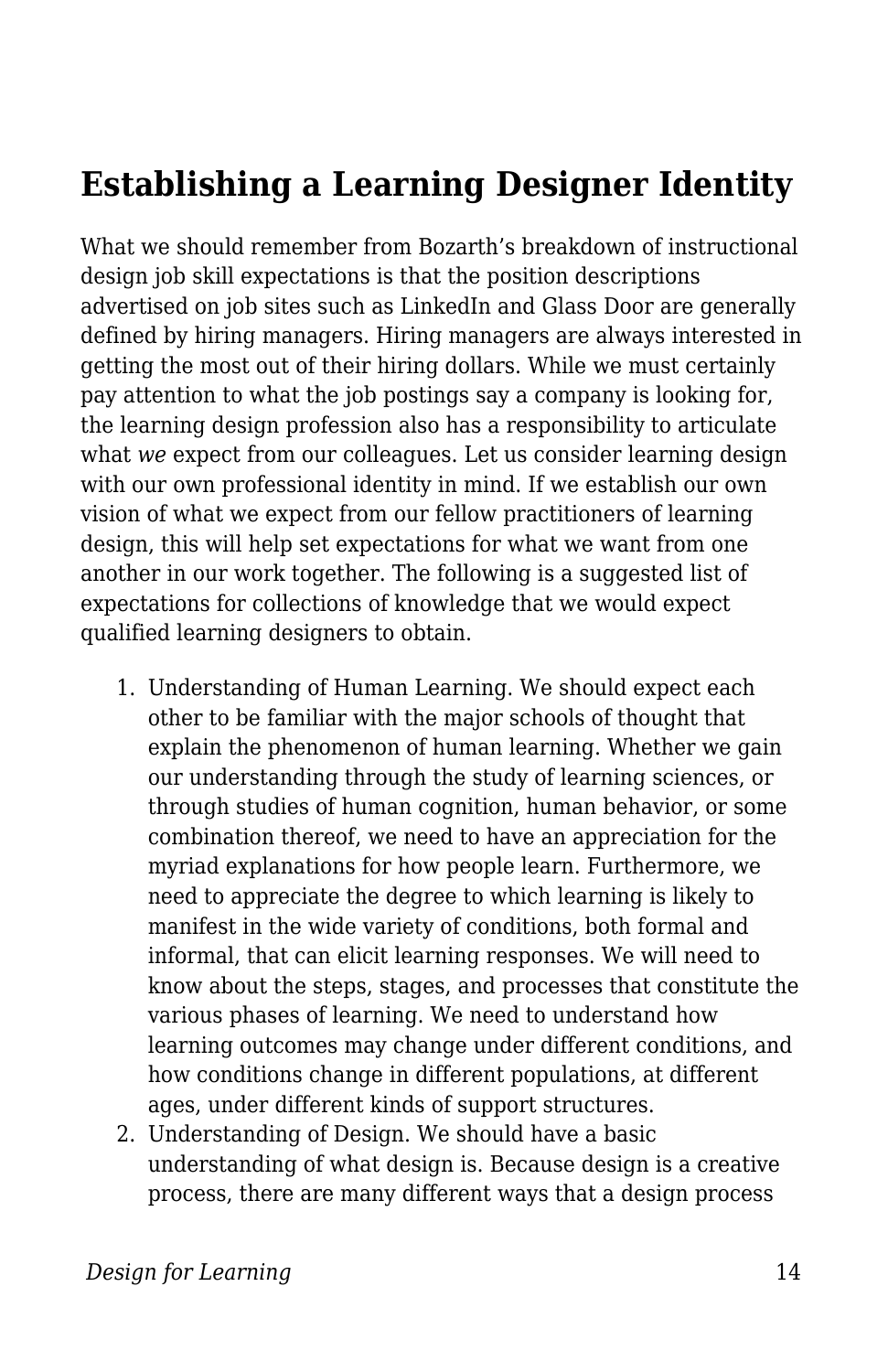may manifest. However, there are currently two major schools of thought related to how design processes are categorized.

### **Schools of Thought Models**

One school of thought, called the *Rational Model*, tends to follow a sequence of stages or steps as a means of problem solving. The Rational Model proposes that

- 1. Designers attempt to optimize a design candidate to account for known constraints and objectives.
- 2. The design process is plan-driven.
- 3. The design process is understood in terms of a discrete sequence of stages.

Instructional design process models, such as the Dick and Carey model, the ADDIE model, and the ASSURE model, are all examples of rational process models. Much of instructional design and instructional systems design work over the years has been led by the development of rational process models.

The other common school of design thought is called the *Action-Centric Model*. The Action-Centric Model suggests that

- 1. Designers use creativity and **emotion** to generate design candidates.
- 2. The design process is improvised.
- 3. No universal sequence of stages is apparent analysis, design, and implementation are contemporaneous and inextricably linked.

Both rational models and action-centric models see design as informed by research and knowledge. However, with the actioncentric model of design, research and knowledge are brought into the design process through the judgment and common sense of designers—by designers "thinking on their feet"—more than through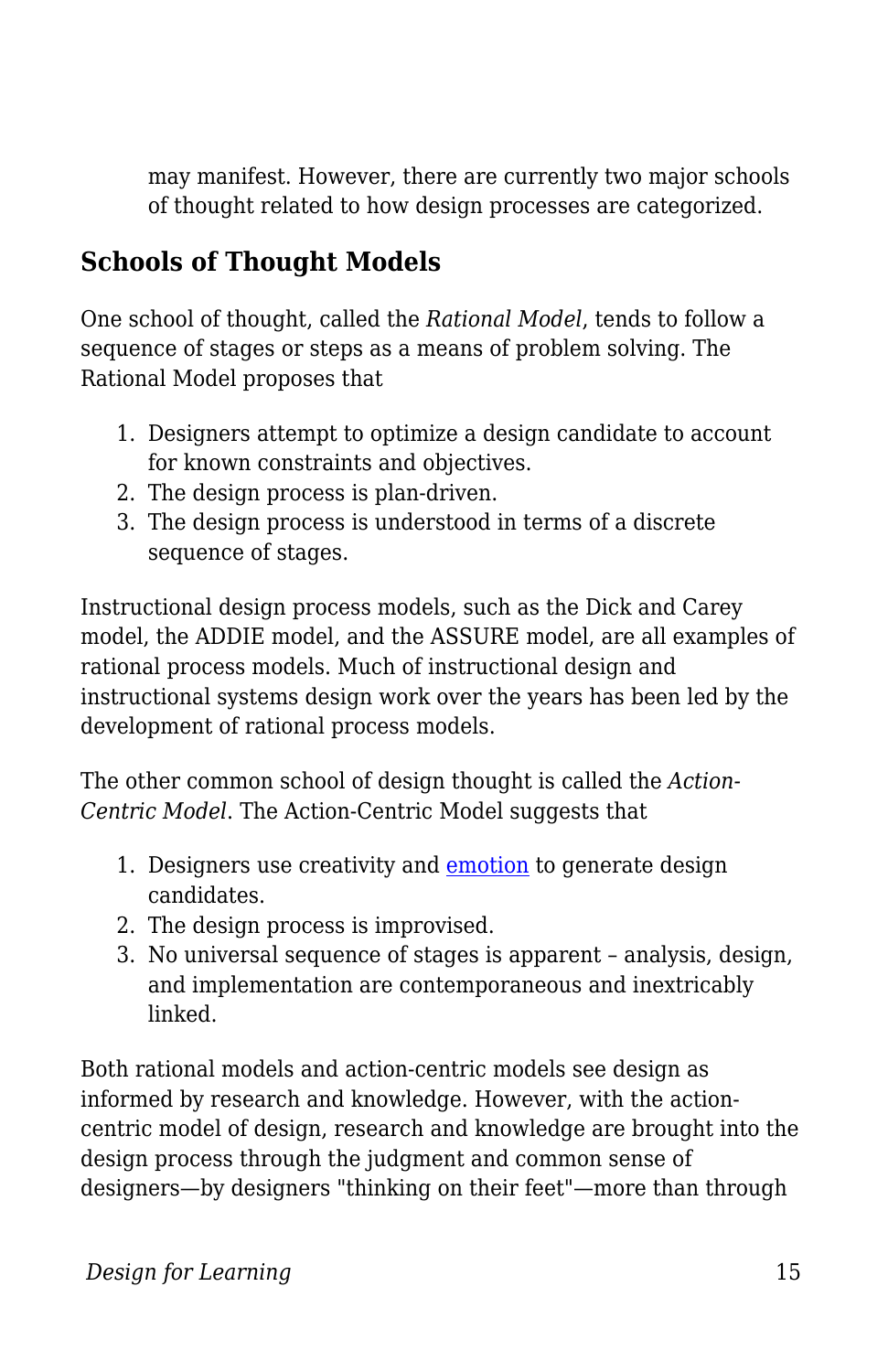the predictable and controlled process stipulated by the rational model, which is presented as a more formal approach toward hypothesis testing ("Design," n.d.).

While action-centric models have not generally been part of the instructional design and ISD tradition, they have been more commonly found in settings where experience design, learner experience design, and Design Thinking process models are used. With their focus on serving the needs of learners first, the newly emergent fields of open pedagogy (e.g., Jhangiani & Biswas-Diener, 2017) and open education practices (A. Gunder, personal communication, December 30, 2020) are likely to use action-centric design process models as a central part of their orientation.

This shift away from rational process models, especially at a time when learning engineering is likely to provide "data science cover" in post-COVID remote learning explorations, is likely to bring about interesting opportunities for dialogue.

With these key foundational pillars in place, learning designers will continue developing skills in analysis and evaluation, communications and media arts, creative learning design and production, and research and measurement.

### **Analysis and Evaluation**

Much of our work will consist of figuring out how to organize information so that it can be easily understood. Sometimes we may need to determine if what we are dealing with is an information problem or a performance problem. Sometimes we might need to determine if it is a problem for some but not all. Will people be best served with training? Might they be better served with performance support tools? Where and when will they need it?

Understanding techniques of needs assessment and content and task analysis will be essential. So will reviews of literature, knowing how to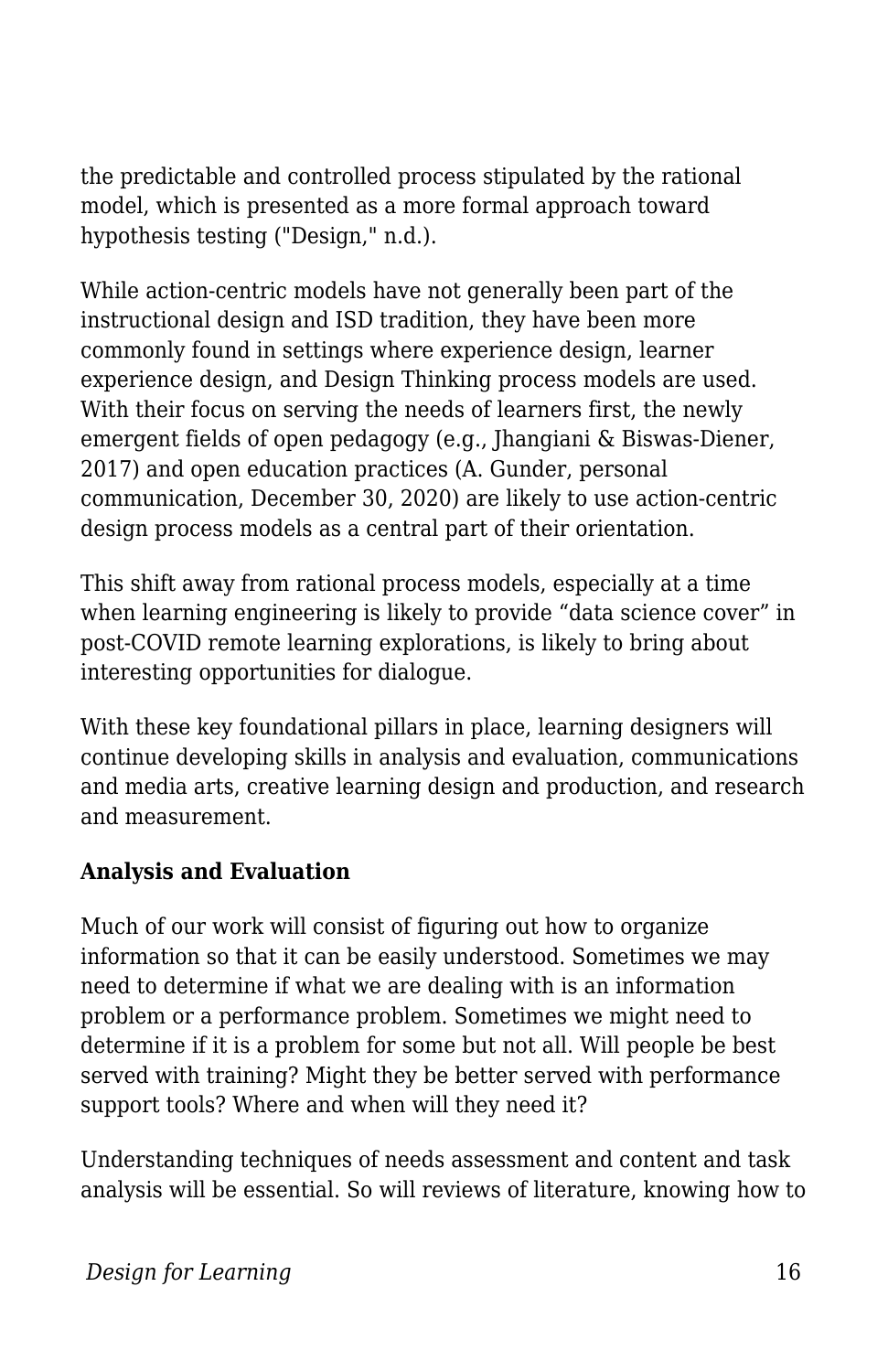build a survey, and conducting market analysis. Formative and summative evaluation can help us determine whether or not the designs we provide will achieve the results we hope to achieve.

#### **Communications and Media Arts**

Effective communication is central to the role and function of learning design. We are often the people working with subject matters and learners, to help translate complex expertise into more easily understood, step-by-step procedural pathways. Creative arts, including writing, graphic arts, photography, videography, and web design are among the means of expression we have at our disposal for translating ideas and actions into words, images, recordings, and code strings.

Learning designers will find that the time spent developing good writing skills will serve them well. Regardless of the specific role, or the sector in which one is working, writers will always find their skills needed for a wide variety of tasks. These tasks may include, but not be limited by, writing scripts and screenplays; press releases and public relations documents; opinion/editorial articles and columns; research reports; executive briefing documents; grants; professional presentations; and professional articles. The more that one moves away from rational process models and depends on action-centric models that are produced in the moment, the more likely we are to depend upon project documentation to guide progress.

Media professionals will also discover the same value for time spent developing skills in digital photography and videography production and post-production skills. From still images to complex, multi-layered 3-D immersive environments, we can use visual representations to help extend understanding in profound ways.

### **Creative Learning Design and Production**

Learning how to work as a member of a team is an important part of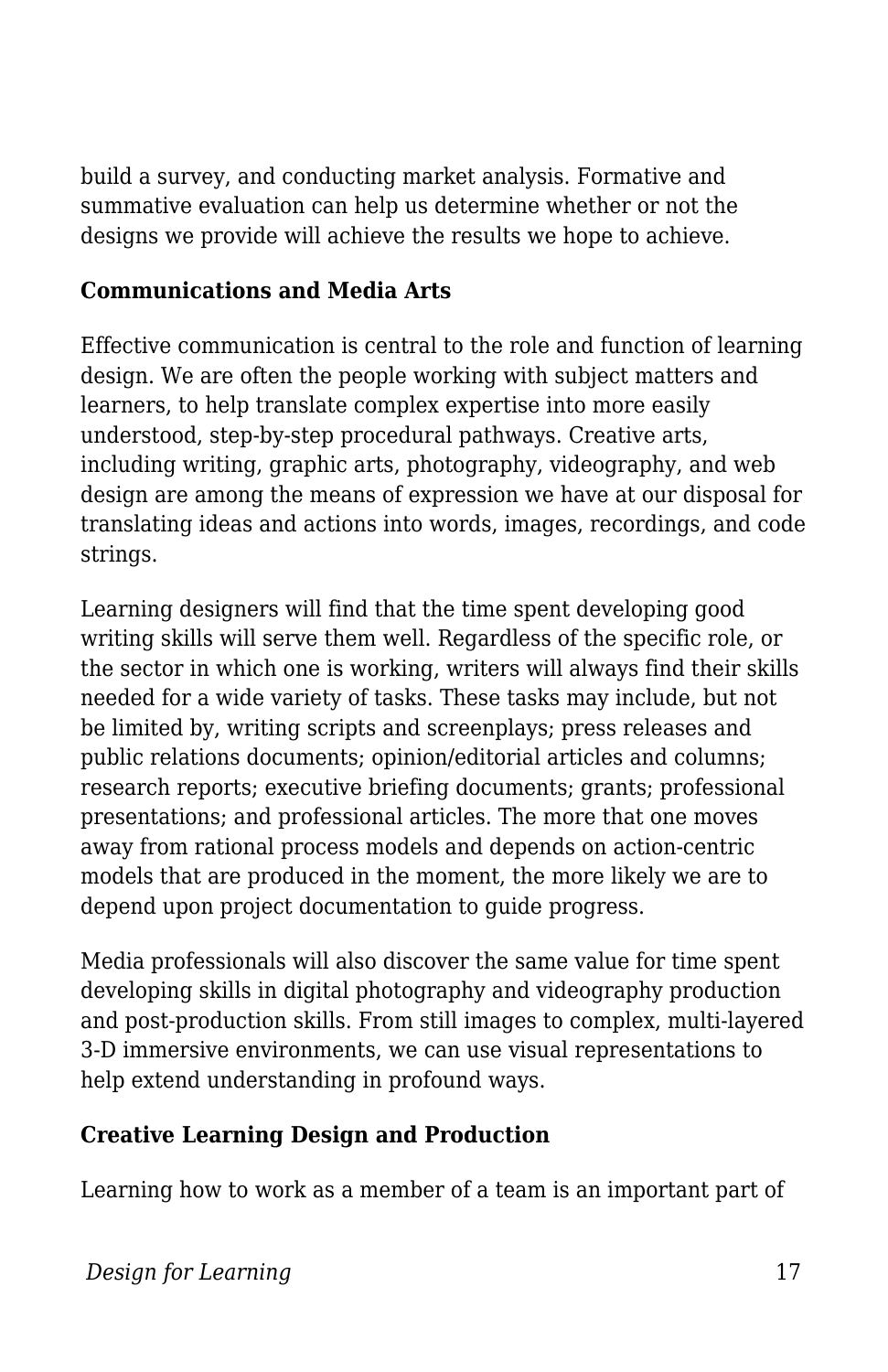being a learning designer. Production teams bring together groups of individuals who can bring a learning product from concept to product. For example, a relatively small learning product team producing web products may need a product manager, graphic artist, programmer, writer, web designer, and evaluator. These teams come together with a shared design document guiding the production of each stage of development.

#### **Research and Measurement**

One of the likely outcomes of the increasing number of enterprise technology systems (including web conferencing, LMS, SIS, ERP, and other similar platforms) is that it is more likely that student/user data is collected within these systems. As a result, the expectation that these data are going to be used in future learning design scenarios is already on the rise. Learning designers may find it beneficial to increase competence in statistical and machine learning skills. Test item development and creation of measurement instruments will be key skills.

# **Conclusion**

The role of a learning designer has continued to evolve to make room for emergent technologies and frameworks. Always the goal has been to design the most effective learning using all theories, processes, or technologies at our disposal. In the modern version of the field, there are simply more of these theories, processes, and increasingly advanced technologies to assist us. Understanding how various design disciplines can inform our work as learning designers is both intimidating and exciting. This is a discipline where one never ceases to learn new skills and ideas. We can never be stagnant as a field and must increasingly improve our ability to learn from and collaborate with designers from a wide variety of backgrounds.

This book focuses on using design to create learning by focusing on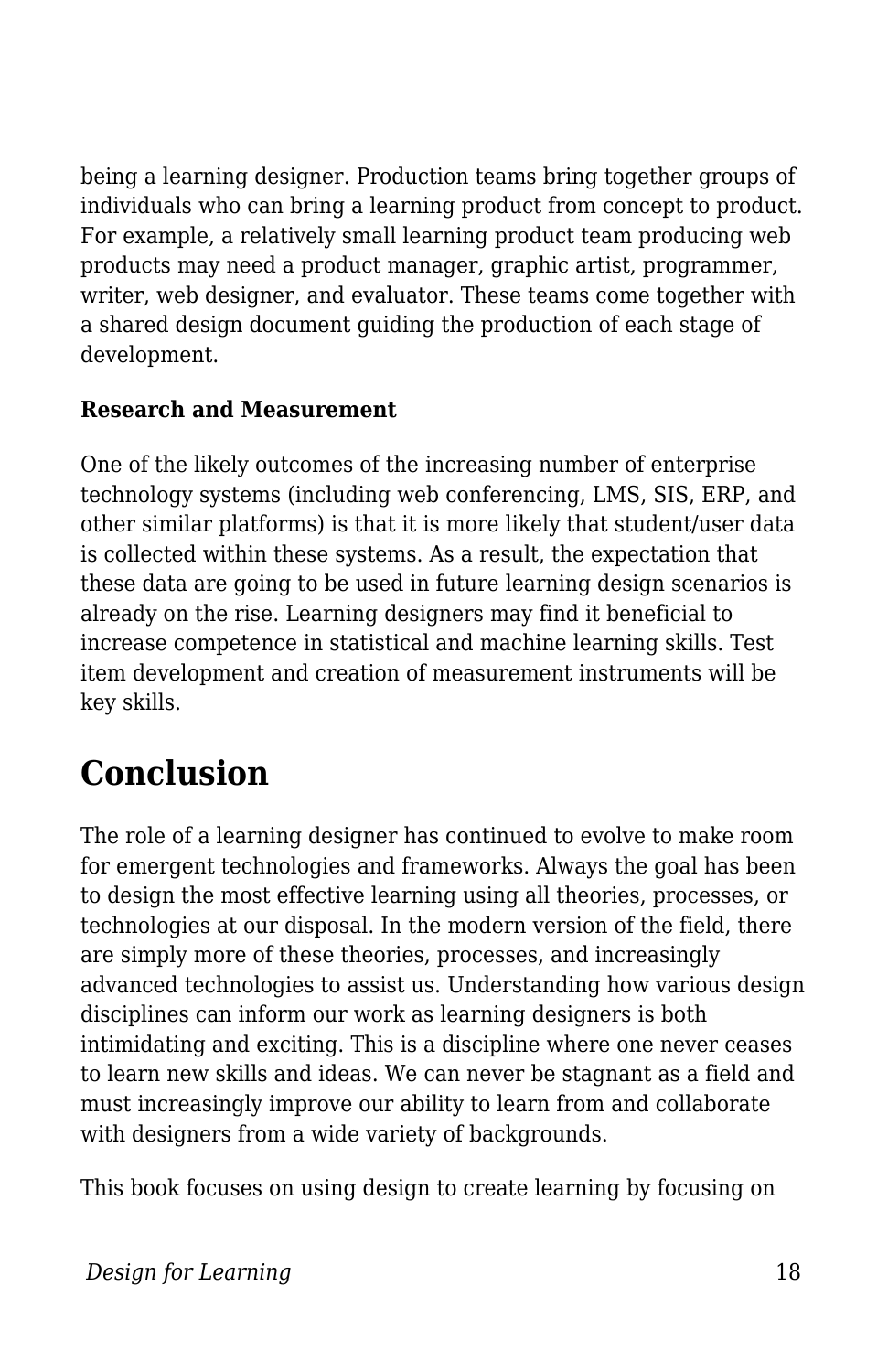key principles and various helpful processes, but most importantly, it focuses on the praxis or application of ideas in practice. Embracing the praxis inherent in action-centric design will help you develop a design identity that will bring you success in your work—no matter what your official job title or design context may be.

# **References**

- Bozarth, J. (2019). *Nuts and bolts: The ID (job description) bucket overfloweth.* Learning Solutions. https://www.learningsolutionsmag.com/articles/nuts-and-bolts-the -id-job-description-bucket-overfloweth
- Dam, R. F., & Siang, T.Y. (2020). *What is design thinking and why is it so popular?* Interaction Design Foundation. https://www.interaction-design.org/literature/article/what-is-desig n-thinking-and-why-is-it-so-popular
- Design. (n.d.). In *Wikipedia*. Retrieved from https://en.wikipedia.org/wiki/Design

Hogle, P. (2019). *What L&D professionals need to know to get hired or promoted*. Learning Solutions. https://learningsolutionsmag.com/articles/what-ld-professionals-n eed-to-know-to-get-hired-orpromoted?utm\_campaign=lspub&utm\_medium=link&utm\_source =lspub

- Jhangiani, R. S., & Biswas-Diener, R. (2017). *Open: The philosophy and practices that are revolutionizing education and science*. London: Ubiquity Press. https://doi.org/10.5334/bbc
- Kilgore, W. (2016). *UX to LX the rise of learner experience design*. EdSurge. [https://edtechbooks.org/-wwV](https://www.edsurge.com/news/2016-06-20-ux-to-lx-the-rise-of-learner-experience-design)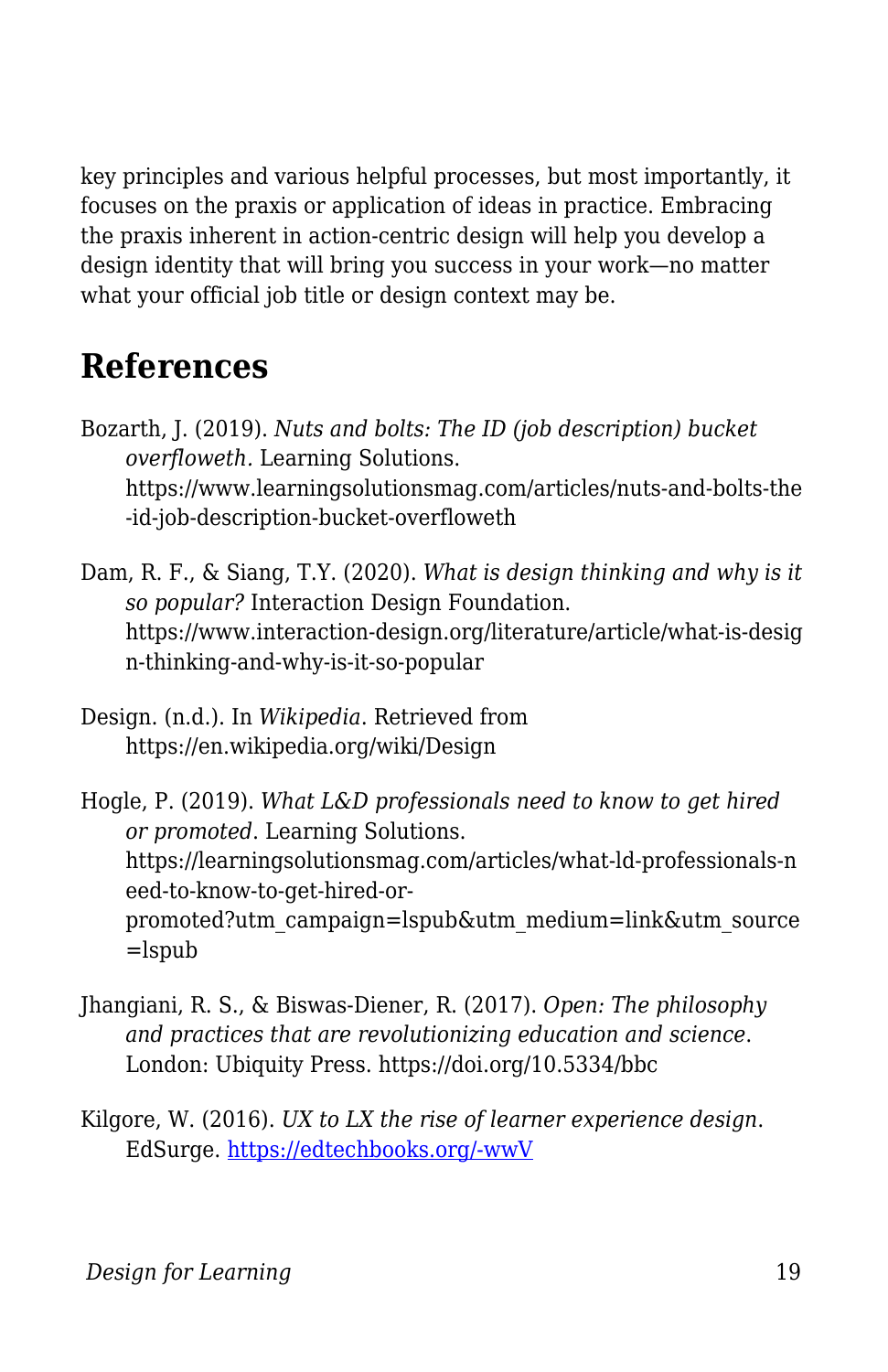- Rosala, M., & Krause, R. (2019). *User experience careers: What a career in UX looks like today*. Nielsen Norman Group. [https://edtechbooks.org/-oiv](https://media.nngroup.com/media/reports/free/UserExperienceCareers_2nd_Edition.pdf)
- Simon, H. (1967). The job of a college president. *Educational Record*, *48*, 68–78. [https://edtechbooks.org/-KhWE](http://digitalcollections.library.cmu.edu/awweb/awarchive?type=file&item=33692)
- Young, J. R. (2019). *Hoping to spur 'learning engineering,' Carnegie Mellon will open-source its digital-learning software*. EdSurge. https://www.edsurge.com/news/2019-03-27-hoping-to-spur-learnin g-engineering-carnegie-mellon-will-open-source-its-digitallearning-software

[\[1\]](#page--1-0) For example, after Adobe System had acquired Macromedia (the company that had previously owned products including Dreamweaver and Flash) in 2005, members of the former Macromedia Global Education team now at Adobe Worldwide Education continued to promote the "web user experience" in learning, and they referred to the work of creating interactive eLearning tools with their then market-leading products as "learner experience design." Wagner and her colleagues were offering presentations at the eLearning Guild Community Gathering conferences in 2005 and 2006, describing learning experience design features related to interaction and engagement.